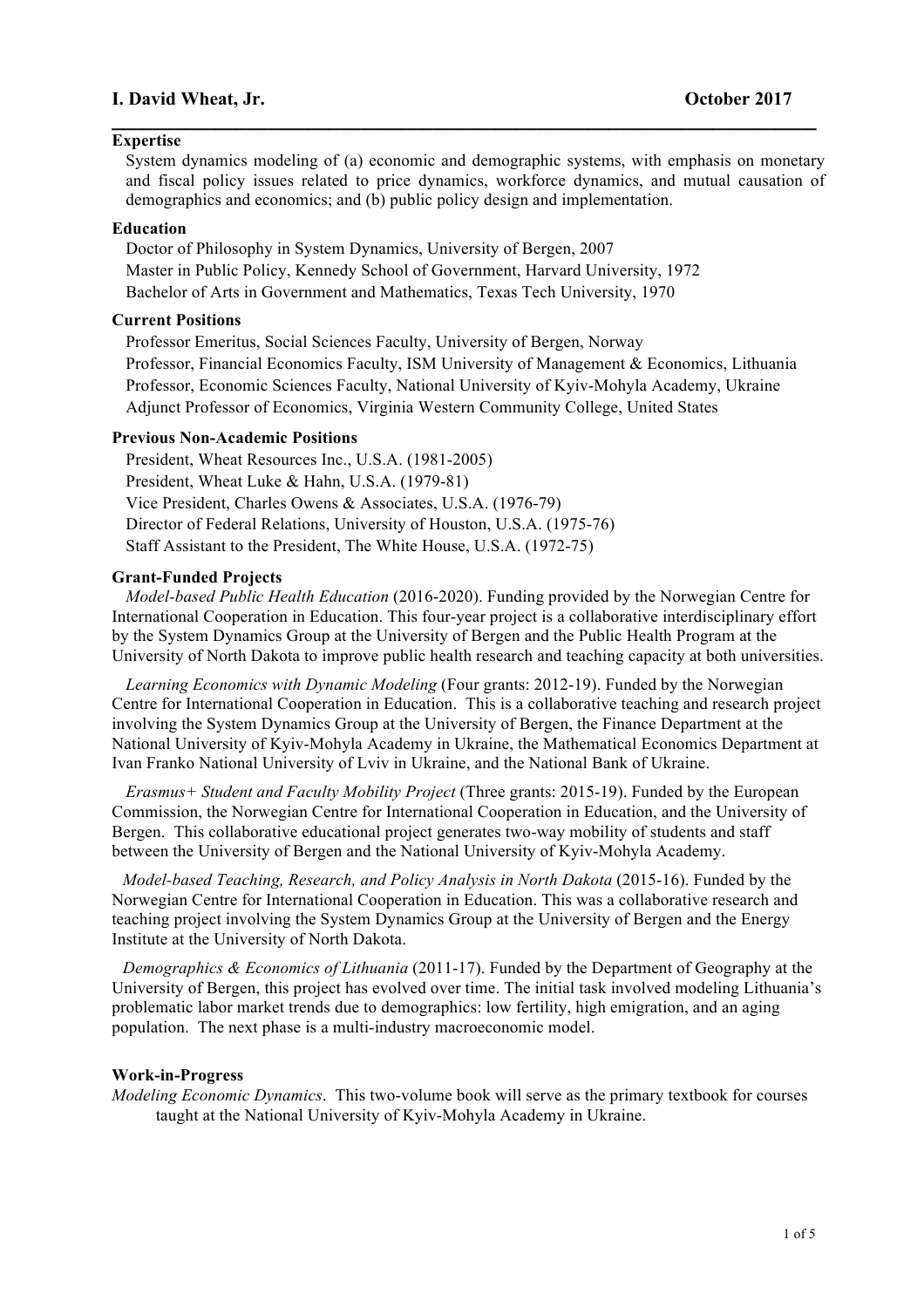## **Peer-Reviewed Publications**

Teaching Endogenous Money with Systems Thinking and Simulation Tools. *International Journal of Pluralism and Economics Education* (forthcoming, 2017)

**\_\_\_\_\_\_\_\_\_\_\_\_\_\_\_\_\_\_\_\_\_\_\_\_\_\_\_\_\_\_\_\_\_\_\_\_\_\_\_\_\_\_\_\_\_\_\_\_\_\_\_\_\_\_\_\_\_\_\_\_\_\_\_\_\_\_\_\_**

- Disappointing Outcomes: Can Implementation Modeling Help? with E. Bardach, in *Outcome-Based Performance Management in the Public Sector*, eds. E. Borgonovi, E.A. Pessina, and C. Bianchi. New York: Springer (2017).
- The Classical Cobweb Theorem and Real Commodity Market Behavior: Modeling Delayed Adjustment of Supply in Industrial Metals' Markets, with S. Glöser, J. Hartwig, and M. Faulstich. *System Dynamics Review*, 32 (3-4), 2016.
- Model-based Policy Design that Takes Implementation Seriously, in E. Johnston (ed.), *Governance in the Information Era.* New York: Routledge (2015).
- *The Danger of Float: the Case of Ukraine, w*ith O. Faryna. Proceedings, International System Dynamics Conference; Cambridge, USA, 2015.
- *Public Policy Implementation Modeling: the Classic Case of EDA in Oakland*, with E. Bardach. International System Dynamics Conference; Cambridge, USA, 2015.
- *Learning Economics with Dynamic Modeling. A Norwegian-Ukrainian Collaboration Project*, with I. Stelmashenko and I. Lukianenko. International System Dynamics Conference; Cambridge, USA, 2015.
- A Systems Education at Bergen, with P. Davidsen, B. Kopainsky, E. Moxnes, and M. Pedercini. *Systems* 2(2), 2014.
- Dynamic Regional Economic Modeling: a Systems Approach, with Andrzej Pawluczuk. *Economics and Management* 4, 2014.
- Low Probability of Initiating nirS Transcription Explains Observed Gas Kinetics and Growth of Bacteria Switching from Aerobic Respiration to Denitrification, with J. Hassan, L. Bergaust, and L. Bakken. *PloS Computational Biology* 10(11), 2014.
- A System Dynamics Approach to Sea Lice Control in Norway, with K. Hamza and K. Rich. *Aquaculture Economics & Management* 18(4), 2014.
- *Teaching Policy Design, Using a Case Study of Unintended Consequences when the EU Regulates Hospital Doctors' Hours*. International System Dynamics Conference; Cambridge, USA, 2013.
- *Modeling Fertility in Lithuania: A Preliminary Report*. International System Dynamics Conference; St. Gallen, Switzerland, 2012.
- *Exploratory Policy Modeling*. International System Dynamics Conference; Washington, USA, 2011.
- *A Note on the Bathtub Analogy.* With E. Moxnes, P. Davidsen, and M. Sánchez. International System Dynamics Conference; Washington, USA, 2011.
- What Can System Dynamics Learn from the Public Policy Implementation Literature? *Systems Research and Behavioral Science* 27(4), 2010.
- Do Stock-and-Flow Feedback Diagrams Promote Learning in Macroeconomics? *International Journal of Pluralism and Economics Education* 1(4), 2010.
- Empowering Students to Compare Ways Economists Think: The Case of the Housing Bubble. *International Journal of Pluralism and Economics Education* 1(1), 2009.
- Teaching Economics as if Time Mattered, in J. Reardon (ed.)*, Handbook of Pluralist Economics Education.* London: Routledge, 2009.
- *Capturing the Dynamics of a Psychiatric Illness,* with J. Hassan. International System Dynamics Conference; Albuquerque, USA, 2009.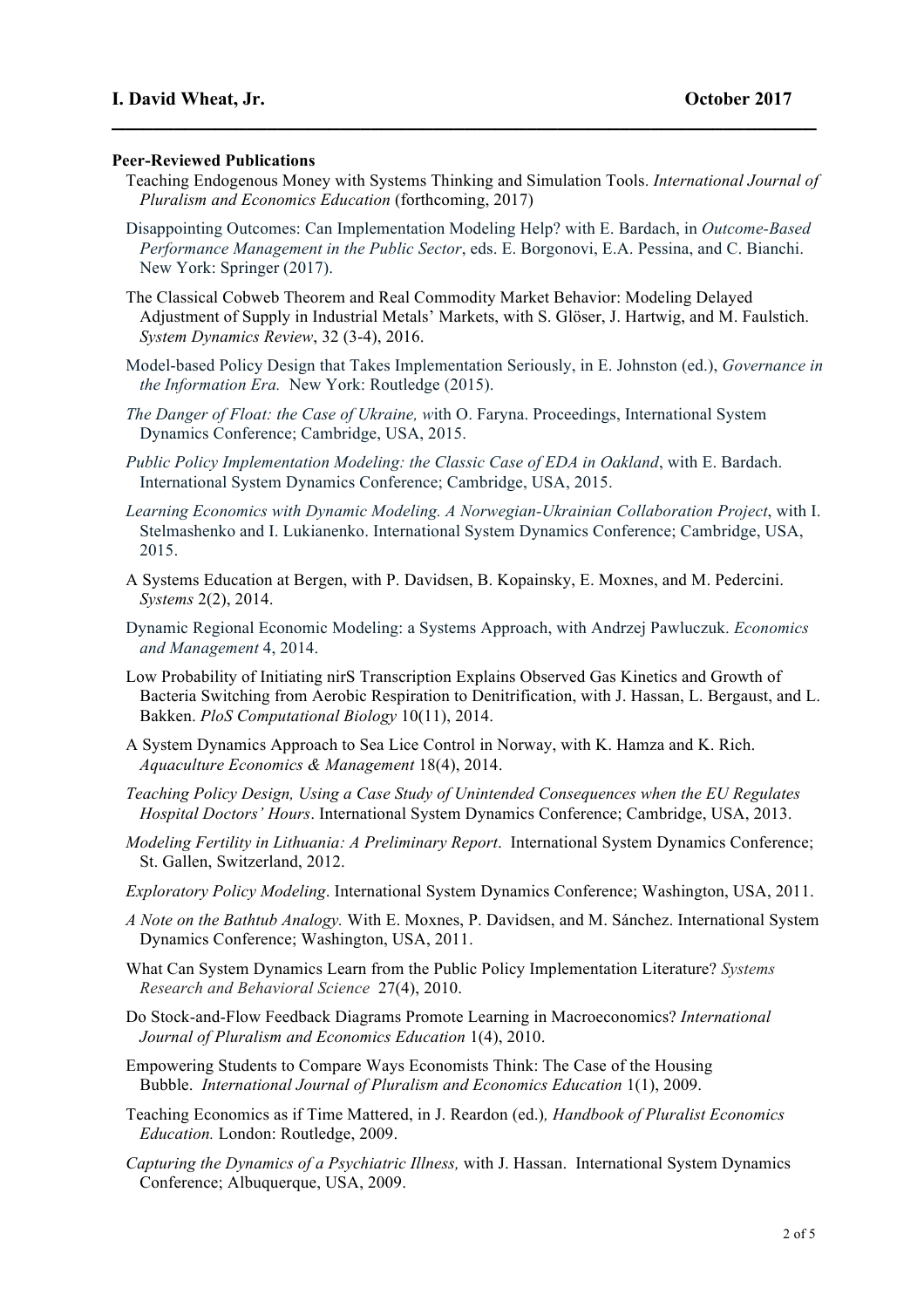# **I. David Wheat, Jr. October 2017**

- **\_\_\_\_\_\_\_\_\_\_\_\_\_\_\_\_\_\_\_\_\_\_\_\_\_\_\_\_\_\_\_\_\_\_\_\_\_\_\_\_\_\_\_\_\_\_\_\_\_\_\_\_\_\_\_\_\_\_\_\_\_\_\_\_\_\_\_\_** The Feedback Method of Teaching Macroeconomics: Is It Effective? *System Dynamics Review*, *23* (4), 2007.
	- *The Feedback Method: A System Dynamics Approach to Teaching Macroeconomics*. PhD dissertation, University of Bergen; Bergen, Norway, 2007. University of Bergen Open Research Archive (https://bora.uib.no/handle/1956/2239).
	- *MacroLab: A Simulation Model & Interactive Learning Environment for Teaching Undergraduate Macroeconomics*. Conference of the International Confederation of Associations for Pluralism in Economics; Salt Lake City, USA, 2007.
	- *Feedback Loops in the Macro Instructor's Toolkit*. Allied Social Sciences Association Conference; Chicago, USA, 2007.

The Problem of Heroin. With J.Q. Wilson and M.H. Moore. *The Public Interest*, Fall 1972.

#### **Invited Papers and Presentations**

- *First Steps to a System Dynamics-based Multi-Industry Model of Ukraine*. Research Seminar, National Bank of Ukraine. 2017.
- *Endogenous Feedback Perspective on Money in a Stock-Flow Consistent Model*. Research Seminar, National Bank of Ukraine. 2016.
- *Modeling Mortality in Lithuania*. European System Dynamics Workshop; Istanbul, Turkey, 2013.
- *MacroLab: An Interactive Stock-and-Flow Macroeconomic Model*. Stock-and-Flow-Consistent Workshop; Dijon, France, 2013.
- *Colombia's Demographic Transition: Causes and Consequences*. Plenary session, Colombian System Dynamics Conference; Cali, Colombia, 2012.
- *A Simulation Model of Demography & Economy in Lithuania*. European Conference on Operational Research; Vilnius, Lithuania, 2012.
- *What Can System Dynamics Learn from the Public Policy Implementation Literature?* European System Dynamics Workshop; Palermo, Italy, 2010.
- *Will Latin America Grow Old Before It Grows Rich?* Latin American System Dynamics Conference; Medellin, Colombia, 2010.
- *Dynamic Strategic Planning*. International Week Conference, Centrum Business School of the Catholic University of Peru; Lima, Peru, 2010.
- *Learning Macroeconomics with MacroLab*. Latin American System Dynamics Conference, Buenos Aires, Argentina, 2007.
- *The Feedback Method: Model-Based Learning in Macroeconomics*. Conference of the Faculty of Computers and Information, Cairo University; Cairo, Egypt, 2007.

## **Other Presentations**

*Endogenous Money*. International System Dynamics Conference; Delft, the Netherlands, 2016.

- *Dynamic Input-Output Modeling of North Dakota's Economy: A System Dynamics Approach.*  European Conference on Operational Research*;* Poznan, Poland, 2016.
- *Outlook for Price Dynamics in Europe: Inflation or Deflation?* Business Systems Laboratory International Symposium*;* Vilnius, Lithuania*,* 2016*.*
- *Teaching Monetary Policy with Contrasting Methods*, with M. Crook. Developments in Economics Education Conference; Birmingham, UK, 2015.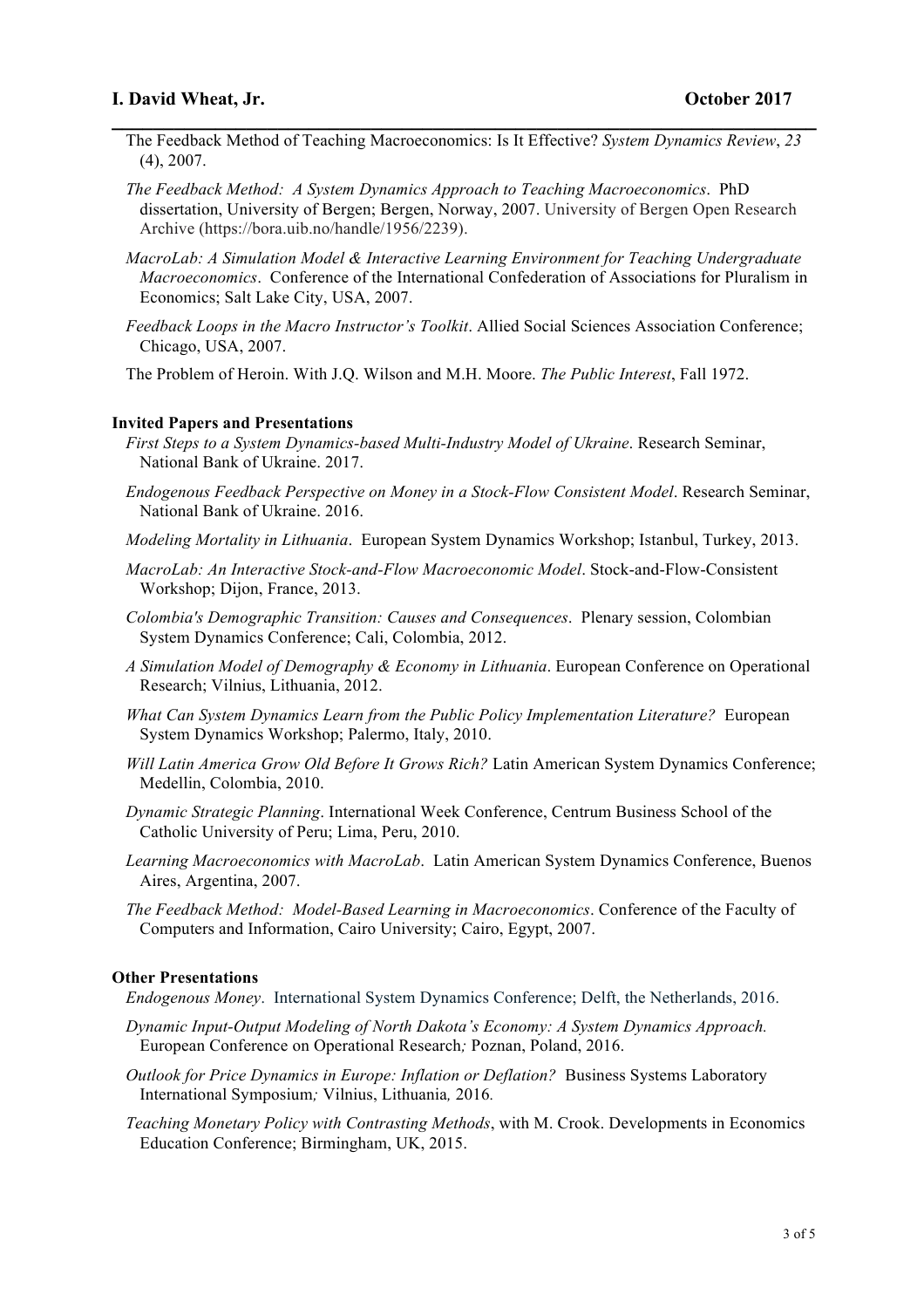- *Learning Economics with Dynamic Modeling: an International Collaboration*, with Iryna Lukianenko. Developments in Economics Education Conference; Exeter, UK, 2013.
- *Diagramming a Feedback Model of Emigration,* with R. Činčytė. European Conference on Operational Research; Vilnius, Lithuania, 2012.
- *Getting Started with Simulation Software*. International Developments in Economics Education Conference; London, UK, 2011.

**\_\_\_\_\_\_\_\_\_\_\_\_\_\_\_\_\_\_\_\_\_\_\_\_\_\_\_\_\_\_\_\_\_\_\_\_\_\_\_\_\_\_\_\_\_\_\_\_\_\_\_\_\_\_\_\_\_\_\_\_\_\_\_\_\_\_\_\_**

- *Implementation Modeling*. Fall Research Conference of the Association for Public Policy and Management; Washington, USA, 2011.
- *A Simulation Tool for the Rest of Us*. Fall Research Conference of the Association for Public Policy and Management; Washington, USA, 2011.
- *Enabling Students to Compare Theories in Media Stories about the Economy*. Developments in Economics Education Conference; Cardiff, UK, 2009.
- *Sachs' Poverty Trap Theory: A System Dynamics Translation*. Latin American System Dynamics Conference; Buenos Aires, Argentina, 2007.
- *MacroLab: Using Simulation to Teach Macroeconomics*. Developments in Economics Education Conference; Cambridge, UK, 2007.
- *Simplifying Learning Environments for Introductory Students*. International System Dynamics Conference; Boston, USA, 2005.
- *MacroLab: A Teaching Model of the US Economy*. International System Dynamics Conference; Oxford, UK, 2004.
- *Preview of MacroLab: A Teaching Tool for Macroeconomics*. Economics Literacy Workshop; Wilmington, USA (2004)
- *Using Stocks and Flows to Learn Economics*. Midwest Conference on Student Learning in Economics; Akron, USA (2004).
- *Does a Model Facilitate Learning?* Primary author, with L. Weathers & R. Goldstein, CLExchange, 13(4), 2004.
- *Model-Facilitated Learning of Essential Macroeconomics*. International System Dynamics Conference; New York, USA, 2003.
- *A Systems Approach to Virginia's Education Standards*. International System Dynamics Conference; Bergen, Norway, 2000.
- *A Systems Approach to Education Policy and Administration*. Systems Thinking and Systems Modeling Conference; Portland, USA, 2000.
- *Teaching Government with System Dynamics*. Systems Thinking and Systems Modeling Conference; Portland, USA. 2000.

## **Invited Lectures, Seminars, and Workshops**

24 at 20 institutions in 11 countries (2007-2017)

## **Supervision (2007-present)**

PhD students (3) Master students (55)